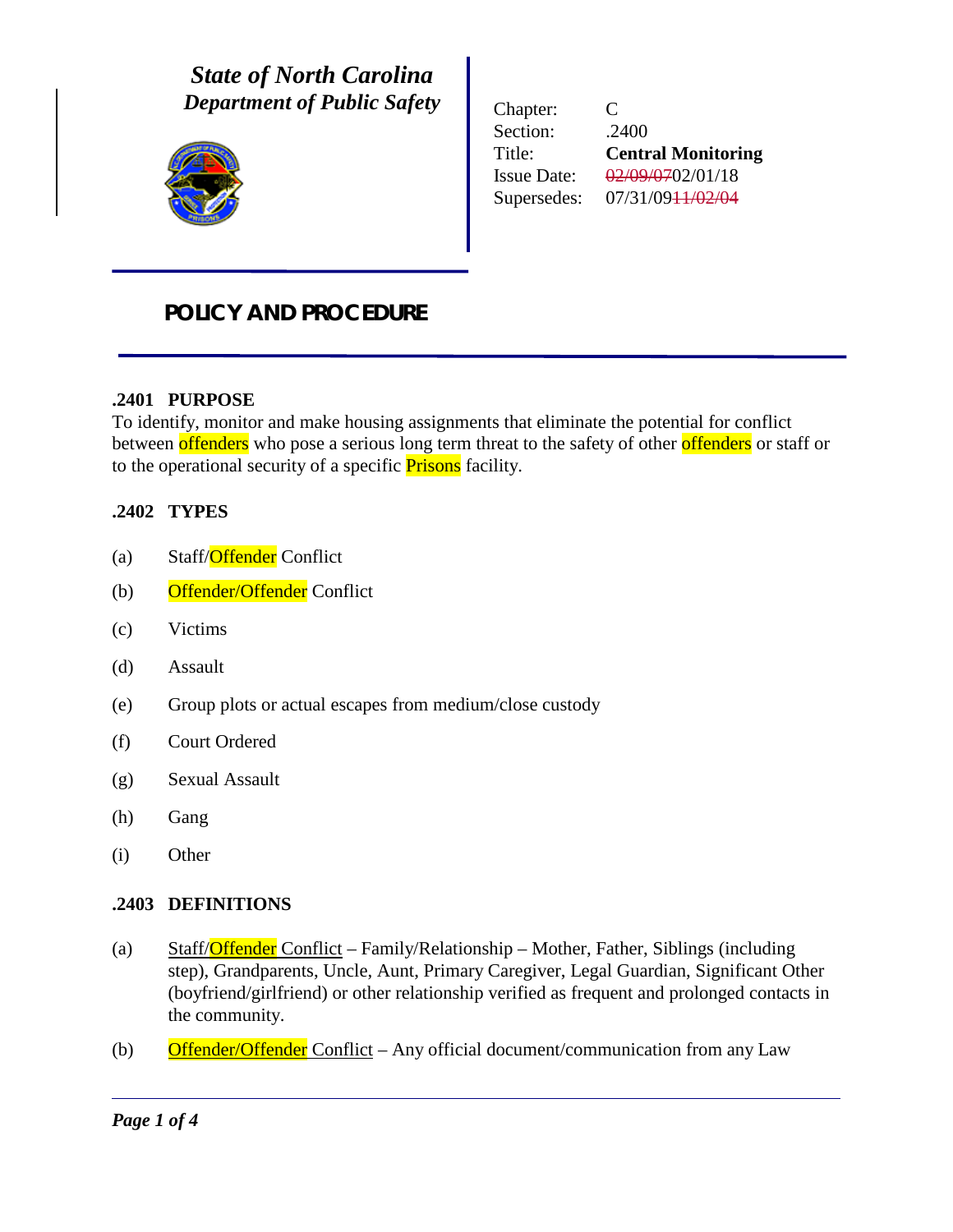Enforcement Agency that indicates conflict between one or more offender that has or could result in significant injury.

- (c) Victim
	- (1) Staff/**Offende**r Perpetrator/offender crime against employee, employee's family member.
	- (2) Offender/Offender Perpetrator/offender crime against offender(s) or offender(s) family member.
- (d) Assault
	- (1) Staff/Offender Any physical confrontation between staff and offenders involving serious physical injury or use of weapon(s). Special consideration will be given to incidents involving a group of offenders who conspire to commit or carry out an assault on one or more staff.
	- (2) Offender/Offender Any physical confrontation between offenders involving serious physical injury or use of weapon(s). Special consideration will be given to incidents involving a group of **offenders** who conspire to commit or carry out an assault on one or more **offender(s)**.
- (e) Escape More than one **offende**r who conspires to escape or actually escapes from Prisons, County Jail, or other State/Federal correctional system.
- (f) Court Ordered Official document signed by the Judge from any State/Federal court that prohibits two (2) or more offenders being housed together.
- (g) Sexual Assaults The aggressor and victim shall be considered for Central Monitoring or any substantiated PREA incident.
- (h) Other Any incident or situation deemed appropriate by the Facility Head or  $Prisons$ Management that is detrimental to the safety/security of the staff or **offenders** may be considered for Central Monitoring.

# **.2404 PROCESS**

- (a) The requesting facility shall complete the Central Monitoring form in detail with attached documentation that supports the Central Monitoring request. Too include but not limited to the following documentation:
	- (1) Disciplinary Reports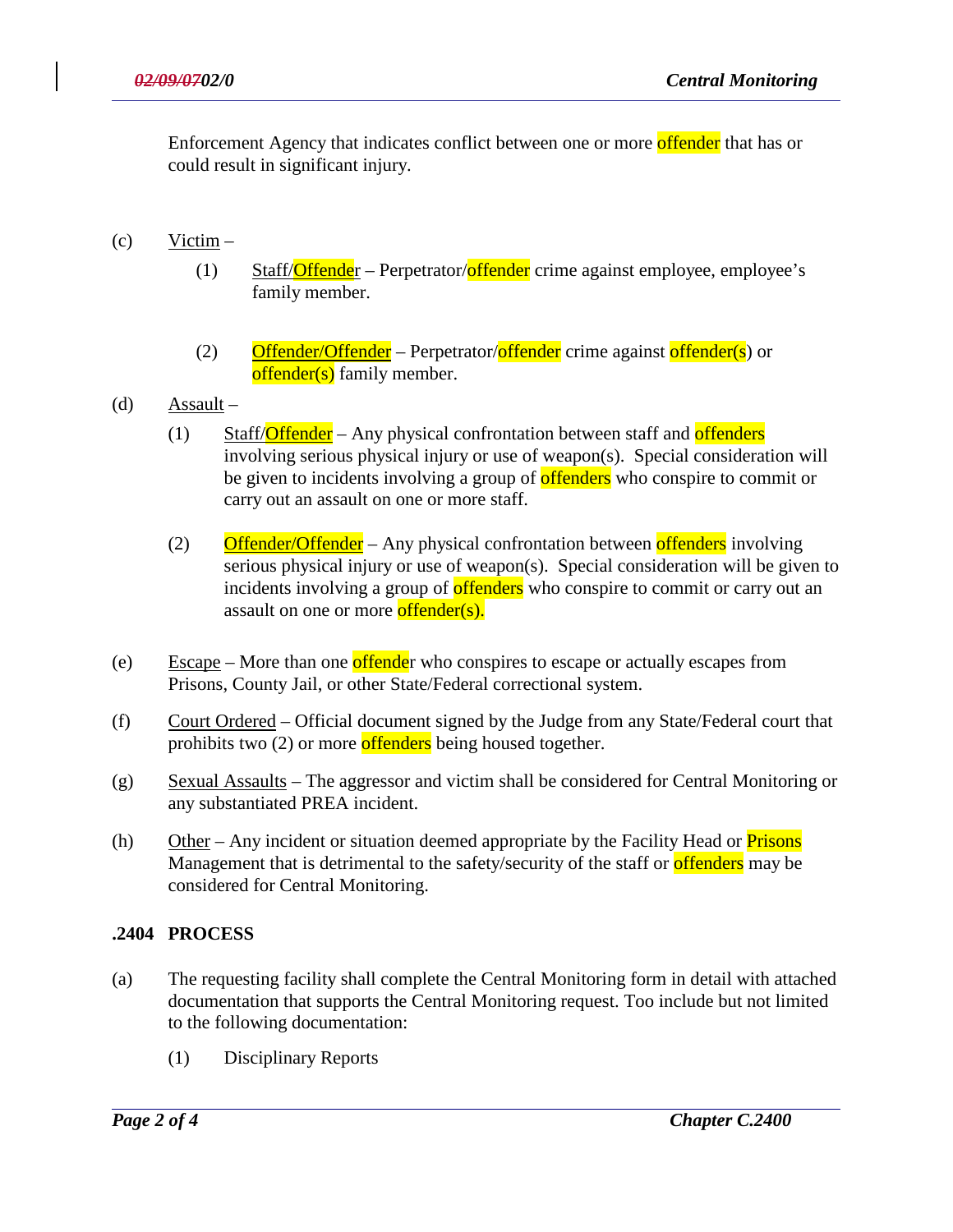- (2) Injury Reports
- (3) Weapon(s) Reports
- (4) Incident Reports
- (5) Witness Statements
- (6) Detailed statement of threats made with investigation outcome
- (7) Inmate(s) written correspondence
- (8) Newspaper accounts verifying victims/co-defendants who testify
- (b) Facility Head shall approve the Central Monitoring request if appropriate and forward to the Manager of Classification and Technical Support or designee.
- (c) The Manager of Classification and Technical Support or designee shall review the Central Monitoring request and support documentation to include pertinent OPUS data to ensure all information is available to make an informed decision.
	- (1) Central Monitoring requests that entail incidents involving a group of offenders who conspire or carry out an assault on one or more staff or **offender** shall be forwarded to the Security Accountability Section or designee.
	- (2) Completed reviews by the **Security Accountability Section** or designee shall be forwarded back to the Manager of Classification and Technical Support or designee for further consideration.
- (d) The Manager of Classification and Technical Support or designee shall appoint a committee to review submitted Central Monitoring request. The committee should include a minimum of three (3) members to include personnel assigned to the division office.
- (e) The committee recommendations will be forwarded to the Specialized Populations Manager for final approval.
- (f) Approved Central Monitoring cases shall be entered into the OPUS system on the IM module. Access to the IM module is restricted and can be viewed by **Prisons** Administration Classification and Population Management sections only.
- (g) The Manager of Classification and Technical Support or designee will notify the facility requestor and Population Management of a Central Monitoring final decision.
	- (1) OPUS Documentation